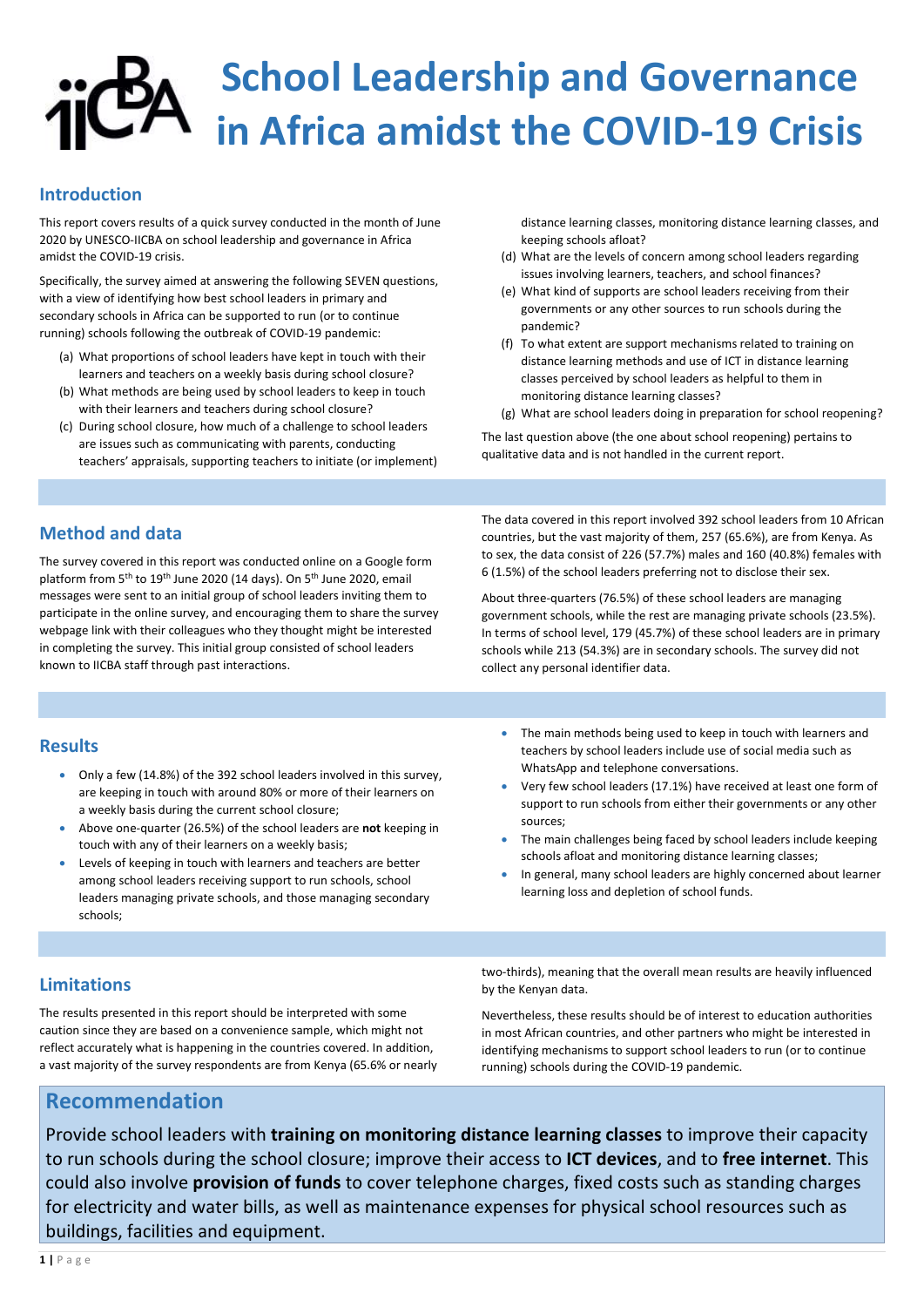2 | P a g e

## Background information

School leadership is recognized as a key component in assuring others of the state of the state of the state of the state of the state of the state of the state of the state<br>Country 1.3% inclusive and equitable quality education as prescribed in Sustainable Development Goal 4 of the Education 2030 Agenda. Leadership as a concept is vast; it involves the will and capacity for school leadership, management and administration. In the context of the COVID-19 crisis, a strong response by school leaders is urgently needed to mitigate the disruption faced by learners who may be out of school for the foreseeable future.

**School** leaders



vernme

About two-thirds (65.6%) of the 392 school leaders involved in 65.6% this study are from Kenya. Other countries with sufficient numbers of survey respondents in this data to warrant separate analyses are Uganda (11.0%), and Nigeria (10.5%).

Primary 179 Secondary 213 ALL 392





School level





#### Distribution of schools by level



#### Distribution of school leaders by position



#### Distribution of school leaders by sex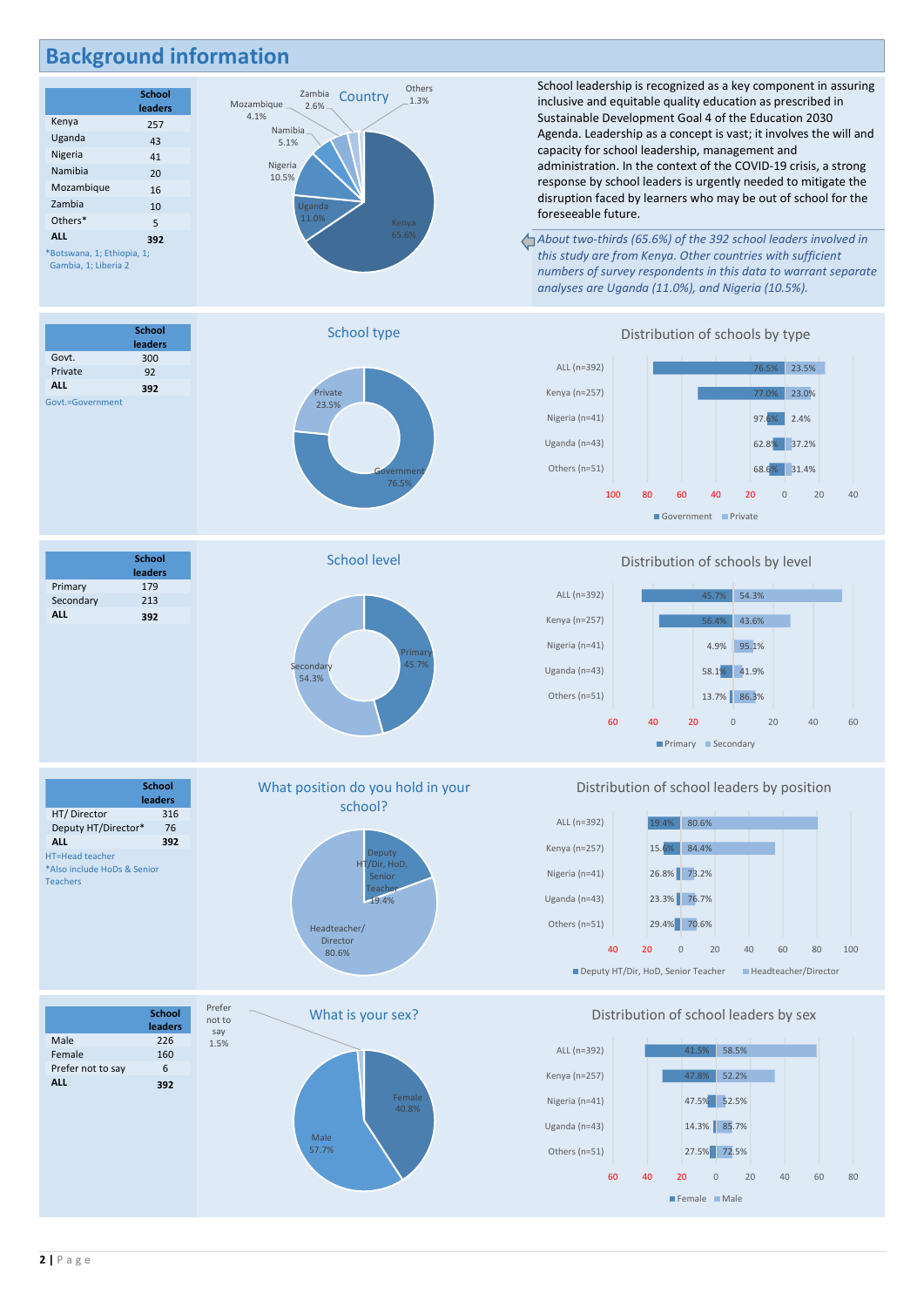Very few school leaders (<15%) are keeping in touch

Only about three out of every ten school leaders are keeping in touch with at least 60% of their learners on a weekly basis. The levels are better in **private** schools and among school leaders receiving at least one form of support to run schools.

with around 80% of their learners or more on a weekly basis. About one-quarter of the school leaders are not keeping in touch with any of their learners.

Slightly over one-half of the school leaders are keeping in touch with 60% or more of their teachers. As expected, the levels of keeping in touch with teachers are higher than the corresponding

levels for learners.

q2 What is the MAIN method you are using to keep in touch with your learners and teachers during school closure?

# KEEPING IN TOUCH WITH LEARNERS AND TEACHERS, AND METHODS USED KEEP IN TOUCH

### q1 What percentage of your learners and teachers have you kept in touch with on a weekly basis during school closure?







Female

Primary

Secondary

Government

Private



Uganda (n=43)

Nigeria (n=41)

Kenya (n=257)

ALL (n=392)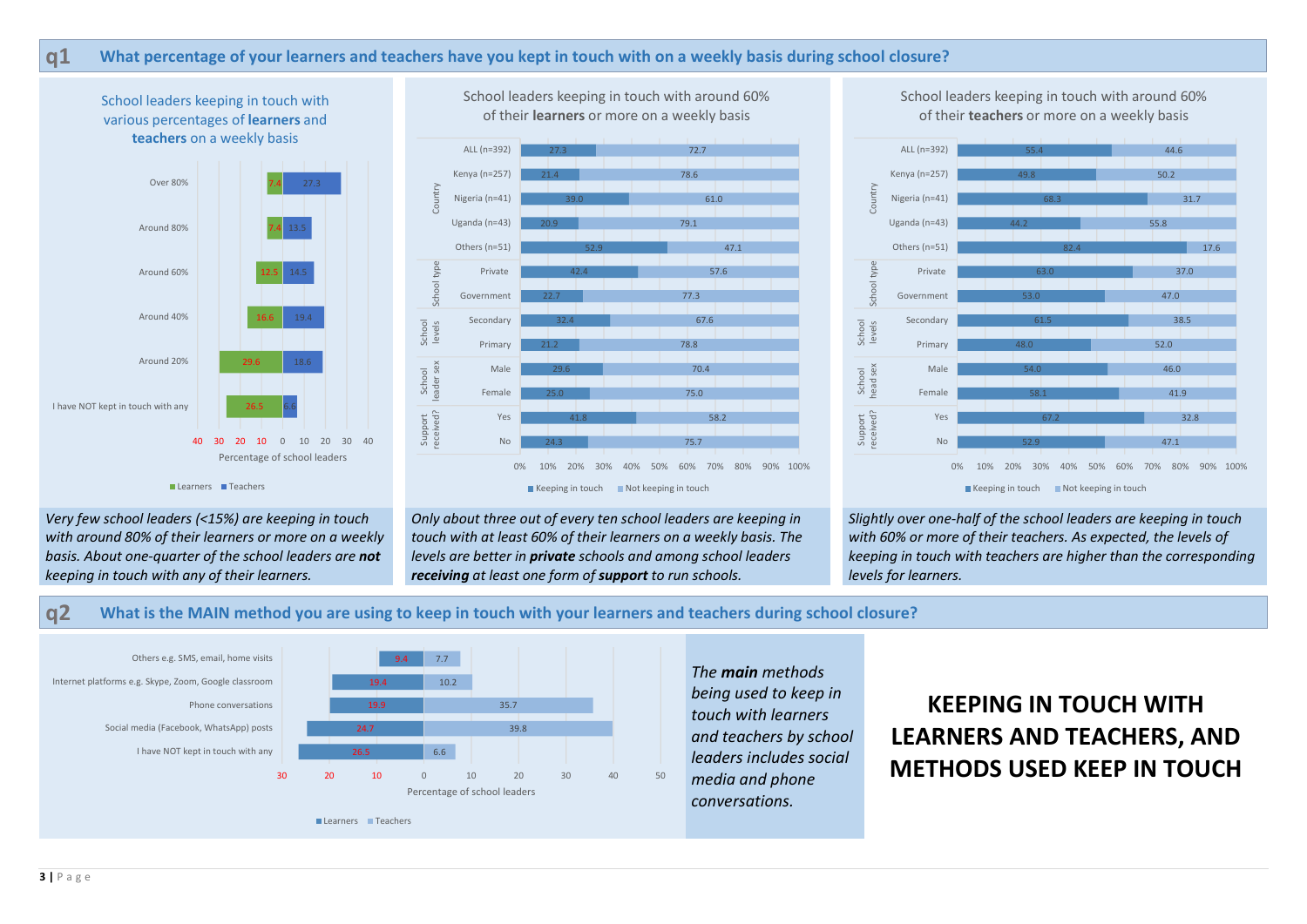#### q3 To what extent are the following issues a challenge to you during the current school closure?

#### The main challenges being faced by school leaders include keeping schools afloat and monitoring distance learning classes.

About four in every ten of the school leaders say they are finding communicating with families during school closure a challenge to a high or very high extent.

# $28.4$  and  $\overline{Q}$   $\frac{9}{100}$   $\frac{1}{100}$  or  $\frac{1}{100}$  or  $\frac{1}{100}$  or  $\frac{1}{100}$  or  $\frac{1}{100}$  or  $\frac{1}{100}$  or  $\frac{1}{100}$  or  $\frac{1}{100}$  or  $\frac{1}{100}$  or  $\frac{1}{100}$  or  $\frac{1}{100}$  or  $\frac{1}{100}$  or  $\frac{1}{100$  $\overline{34.5}$  and  $\overline{9}$   $\overline{9}$   $\overline{4}$   $\times$   $\overline{1}$ ال المسابق المراكزي المسابق المراكزي و المراكزي المراكزي المراكزي المراكزي المراكزي المراكزي المراكزي المراكز<br>المراكزي المراكزي المراكزي المراكزي المراكزي المراكزي المراكزي المراكزي المراكزي المراكزي المراكزي المراكزي ا

About one-half of the school leaders say conducting teacher appraisals during the current school closure is challenging. Level higher among school leaders receiving no support at all.

Well over one-half of the school leaders in both **private** and government schools are finding keeping schools afloat a challenge to a high or very high extent.

Almost one-half of the school leaders rate supporting teachers to initiate or implement distance learning classes as a challenge to a high or very high extent.

Slightly over one-half of the school leaders are finding monitoring distance learning classes challenging – especially females, those receiving no support, and in Kenya.

SCHOOL LEADER CHALLENGES Levels of challenges are consistently higher among school leaders receiving no support to run their schools.

![](_page_3_Figure_1.jpeg)

![](_page_3_Figure_6.jpeg)

![](_page_3_Figure_17.jpeg)

![](_page_3_Figure_3.jpeg)

Supporting teachers to initiate or implement

![](_page_3_Figure_10.jpeg)

![](_page_3_Figure_13.jpeg)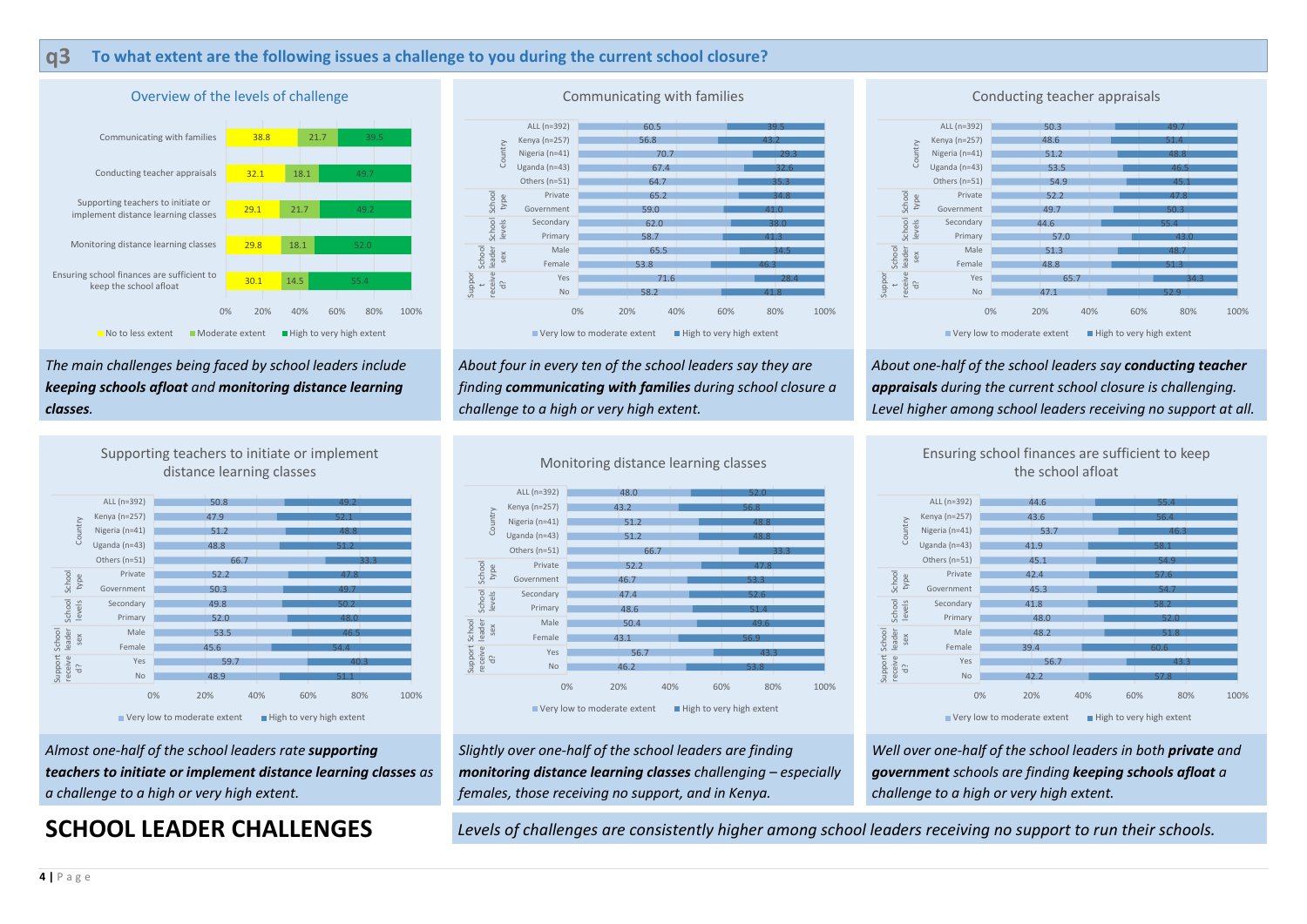About one-half of the school leaders say that they are highly to very highly concerned about learner welfare. The level is higher among female school leaders.

Over two-thirds of the school leaders say that they are highly to very highly concerned about learner learning loss – and more so in secondary schools and government schools.

| ALL (n=392<br>Kenya (n=257<br>Country<br>Nigeria (n=4:<br>Uganda (n=43<br>Others (n=5:<br>leader School Schoo<br>Privat<br>type<br>Governmer<br>levels<br>Secondar<br>Primar<br>School<br>Mal<br>sex<br>Femal<br>oddng<br>receiv<br>Yε<br>ed?<br>ť<br>N |  |
|---------------------------------------------------------------------------------------------------------------------------------------------------------------------------------------------------------------------------------------------------------|--|
|                                                                                                                                                                                                                                                         |  |
|                                                                                                                                                                                                                                                         |  |
|                                                                                                                                                                                                                                                         |  |
|                                                                                                                                                                                                                                                         |  |
|                                                                                                                                                                                                                                                         |  |
|                                                                                                                                                                                                                                                         |  |
|                                                                                                                                                                                                                                                         |  |
|                                                                                                                                                                                                                                                         |  |
|                                                                                                                                                                                                                                                         |  |
|                                                                                                                                                                                                                                                         |  |
|                                                                                                                                                                                                                                                         |  |
|                                                                                                                                                                                                                                                         |  |
|                                                                                                                                                                                                                                                         |  |
|                                                                                                                                                                                                                                                         |  |

Regardless of school type, about two-thirds of the school leaders are at least highly concerned about depletion of school funds. The level is higher in secondary schools.

About one-half of the school leaders are at minimum highly concerned about learner dropout. Again, levels are higher in government schools and secondary schools than otherwise.

SCHOOL LEADER CONCERNS In general, many school leaders are concerned about learner learning loss and depletion of school funds. The levels of concern are consistently higher among school leaders receiving no support to run schools.

### Nearly one-half of the school leaders are at least highly concerned about teacher welfare. As is the case with learner welfare, the level here is also higher among females.

Only about four in every ten school leaders are highly to very highly concerned about teacher attrition. But the level is slightly higher in private schools than in government schools.

### q4 How would you rate your level of concern regarding the following issues during school closure following the outbreak of the COVID-19 pandemic?

![](_page_4_Figure_1.jpeg)

![](_page_4_Figure_7.jpeg)

39.7 and 39.7 and 39.7 and 39.7 and 39.7 and 39.7 and 30.7 and 30.7 and 30.7 and 30.7 and 30.7 and 30.7 and 30  $\frac{37.3}{2}$   $\frac{2}{9}$   $\frac{2}{9}$   $\frac{2}{9}$ 43.8 and 5 and 5 and 5 and 5 and 5 and 5 and 5 and 5 and 5 and 5 and 5 and 5 and 5 and 5 and 5 and 5 and 5 and  $37.2$   $8.4 \times 10^{-10}$ <u>39.1 ਕਿਲ੍ਹੇ ਕਿ ਇਸ ਦੇ ਸ਼੍ਰੋਮਣ ਦੇ ਸ਼੍ਰੋਮਣ ਦੀ ਸ਼੍ਰੋਮਣ ਦੀ ਸ਼੍ਰੋਮਣ ਦੀ ਸ਼੍ਰੋਮਣ ਦੀ ਸ਼੍ਰੋਮਣ ਦੀ ਸ਼੍ਰੋਮਣ ਦੀ ਸ਼੍ਰੋਮਣ ਦੀ ਸ</u>  $39.4$  Second  $39.4$  Second  $39.4$  $\overline{38.7}$  Gove 41.3 31.4 Others (n=51) 44.2 Uganda (n=43)  $38.1$  Kenya 39.3 Female Primar Secondary Government Private Nigeria (n=41) Kenya (n=257) ALL (n=392)

![](_page_4_Figure_17.jpeg)

![](_page_4_Figure_3.jpeg)

![](_page_4_Figure_11.jpeg)

![](_page_4_Figure_19.jpeg)

#### Depletion of school funds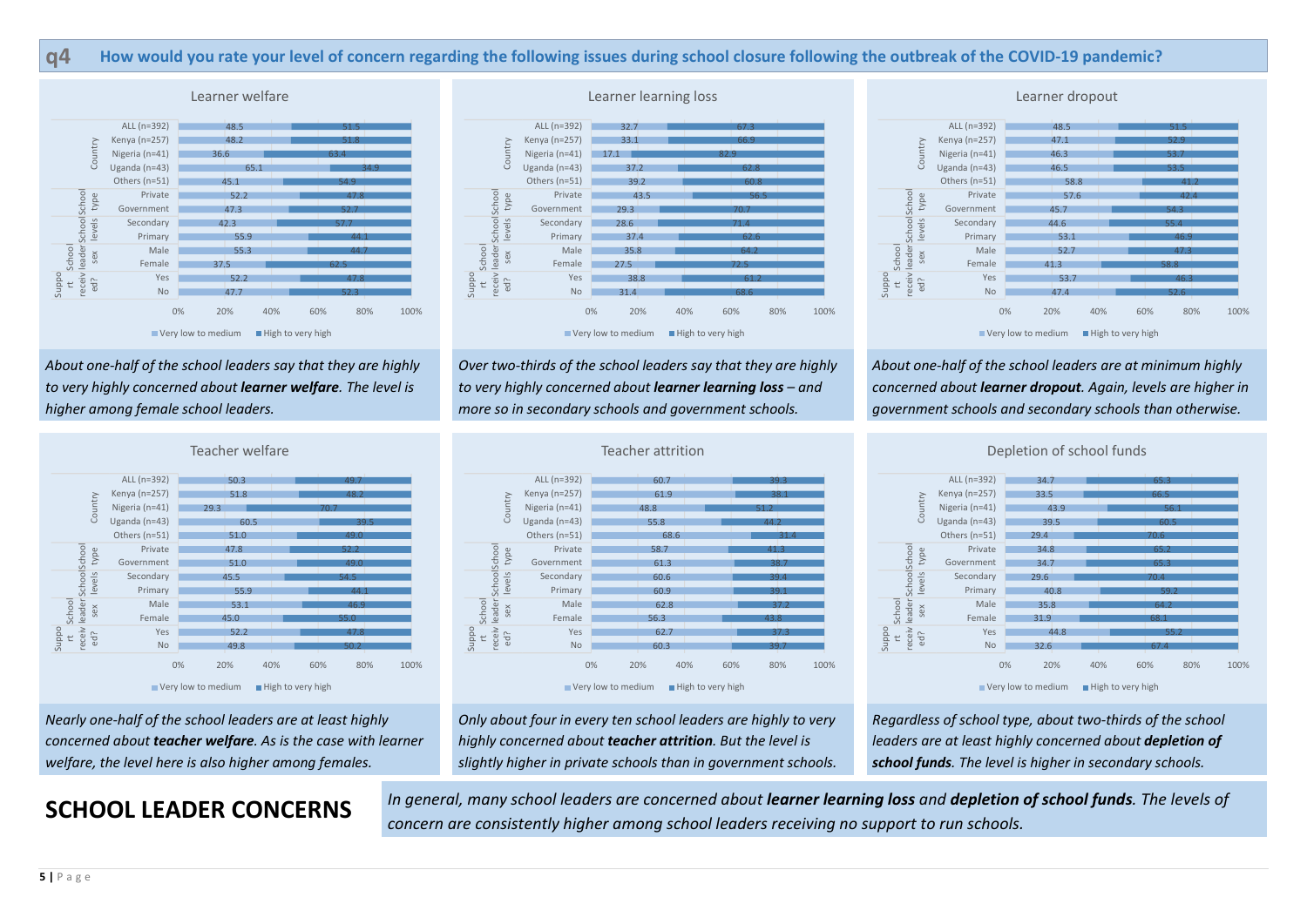#### q5 Have you received the following supports from your government, or any other sources to run your school during the pandemic?

Levels of receiving at least one form of support are very low and more so in private schools. But the level seem better in Nigeria.

Very few school leaders have received any form of support from any source to run schools during the pandemic.

About six out of every ten school leaders think that training on monitoring distance learning classes would help them to monitor such classes to a high or very high extent.

q6 To what extent would the following support mechanisms help you to monitor distance learning classes?

Nearly two-thirds of the school leaders perceive **provision of ICT** devices would be helpful in monitoring distance learning classes. The level is much higher in secondary than in primary schools.

## Likewise, nearly six out of every ten school leaders believe that training on use of ICT devices would be helpful in monitoring distance learning classes.

Almost two-thirds of the school leaders are of the opinion that provision of free internet would help them to monitor distance learning classes. The level is higher in secondary schools.

# SUPPORT RECEIVED BY SCHOOL LEADERS AND THEIR OPINIONS ON SUPPORT TO MONITOR DISTANCE LEARNING CLASSES

![](_page_5_Figure_1.jpeg)

![](_page_5_Figure_4.jpeg)

School leaders receiving at least one type of support

![](_page_5_Figure_7.jpeg)

![](_page_5_Figure_10.jpeg)

![](_page_5_Figure_11.jpeg)

Training on use of ICT devices

![](_page_5_Figure_9.jpeg)

![](_page_5_Figure_15.jpeg)

![](_page_5_Figure_13.jpeg)